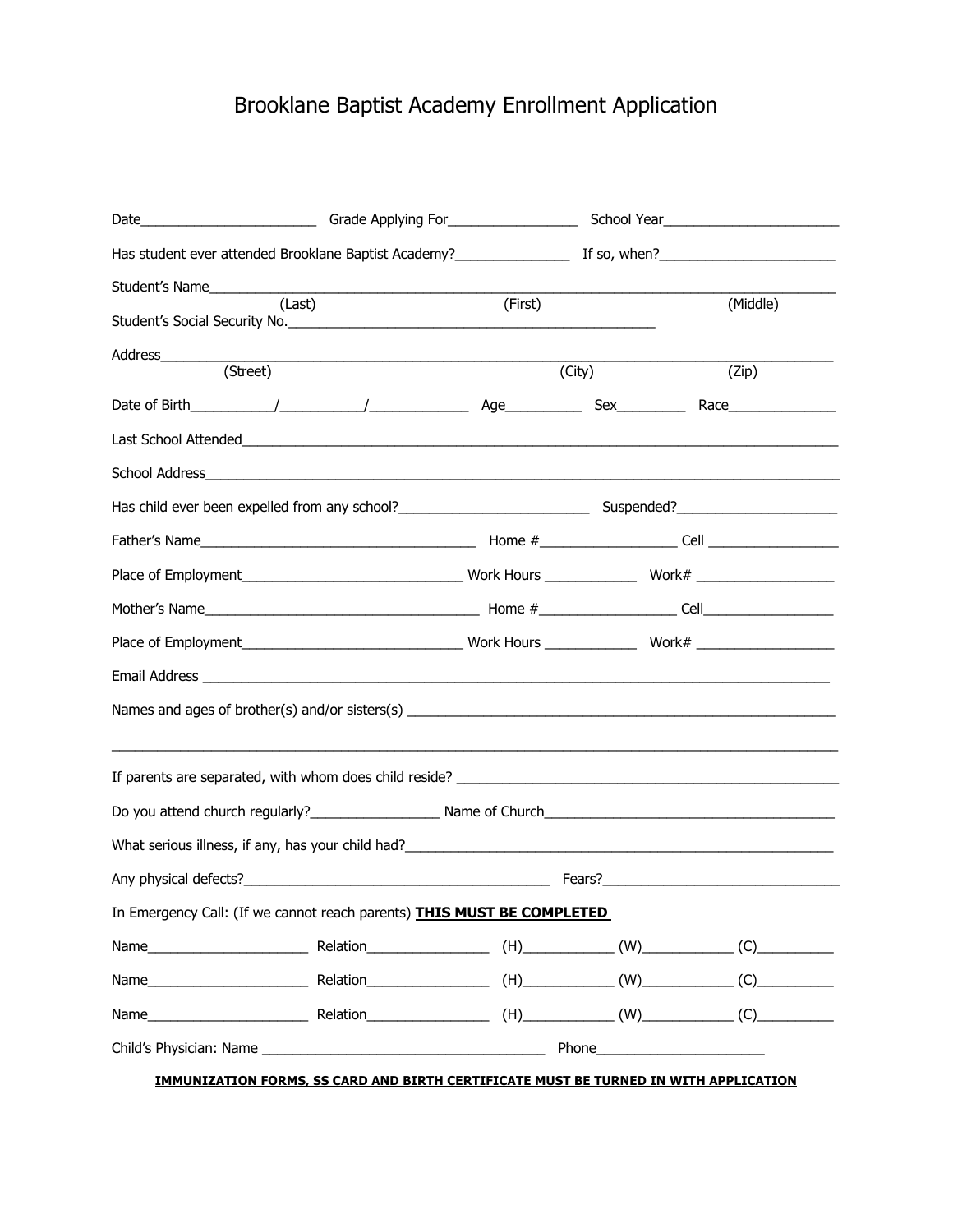Person Responsible for Paying Bill \_\_\_\_\_\_\_\_\_\_\_\_\_\_\_\_\_\_\_\_\_\_\_\_\_\_\_\_\_\_\_\_\_\_\_\_\_\_\_\_\_\_\_\_\_\_\_\_\_\_\_\_\_\_\_\_\_

Address\_\_\_\_\_\_\_\_\_\_\_\_\_\_\_\_\_\_\_\_\_\_\_\_\_\_\_\_\_\_\_\_\_\_\_\_\_\_\_\_\_\_\_\_\_\_\_\_\_\_\_\_\_\_\_\_\_\_\_\_\_\_\_\_\_\_\_\_\_\_\_\_\_\_\_\_\_\_\_

## **STATEMENT OF CO-OPERATION**

In making application for my child, it is my desire to have him/her complete the school year. It is my understanding that the policy for the school is to make no refunds on registration fees. I give my permission for my child to take part in all school activities. I agree to give the teacher or the principal the privilege of disciplining my child, including corporal punishment (paddling), and I consent for my child to be given Christian training based on the Word of God. I absolve the school from liability to me or my child because of any injury to my child at school or during school activities.

| Parent/Guardian Signature |                                  |                                                                          |  |  |
|---------------------------|----------------------------------|--------------------------------------------------------------------------|--|--|
|                           |                                  |                                                                          |  |  |
|                           |                                  |                                                                          |  |  |
|                           |                                  |                                                                          |  |  |
|                           |                                  |                                                                          |  |  |
|                           |                                  |                                                                          |  |  |
|                           |                                  |                                                                          |  |  |
|                           |                                  | RECORDS TRANSFER REQUEST                                                 |  |  |
|                           |                                  |                                                                          |  |  |
|                           |                                  |                                                                          |  |  |
|                           |                                  |                                                                          |  |  |
|                           |                                  |                                                                          |  |  |
|                           |                                  |                                                                          |  |  |
|                           |                                  |                                                                          |  |  |
|                           |                                  |                                                                          |  |  |
|                           |                                  | You are hereby authorized to release the academic and health records of: |  |  |
|                           |                                  |                                                                          |  |  |
|                           |                                  |                                                                          |  |  |
|                           |                                  |                                                                          |  |  |
|                           |                                  |                                                                          |  |  |
|                           |                                  |                                                                          |  |  |
|                           |                                  |                                                                          |  |  |
|                           |                                  |                                                                          |  |  |
| To:                       | <b>BROOKLANE BAPTIST ACADEMY</b> |                                                                          |  |  |
|                           | <b>160 BROOKLANE DRIVE</b>       |                                                                          |  |  |
|                           | HUEYTOWN, AL 35023               |                                                                          |  |  |
|                           |                                  |                                                                          |  |  |

 $\_$  , and the set of the set of the set of the set of the set of the set of the set of the set of the set of the set of the set of the set of the set of the set of the set of the set of the set of the set of the set of th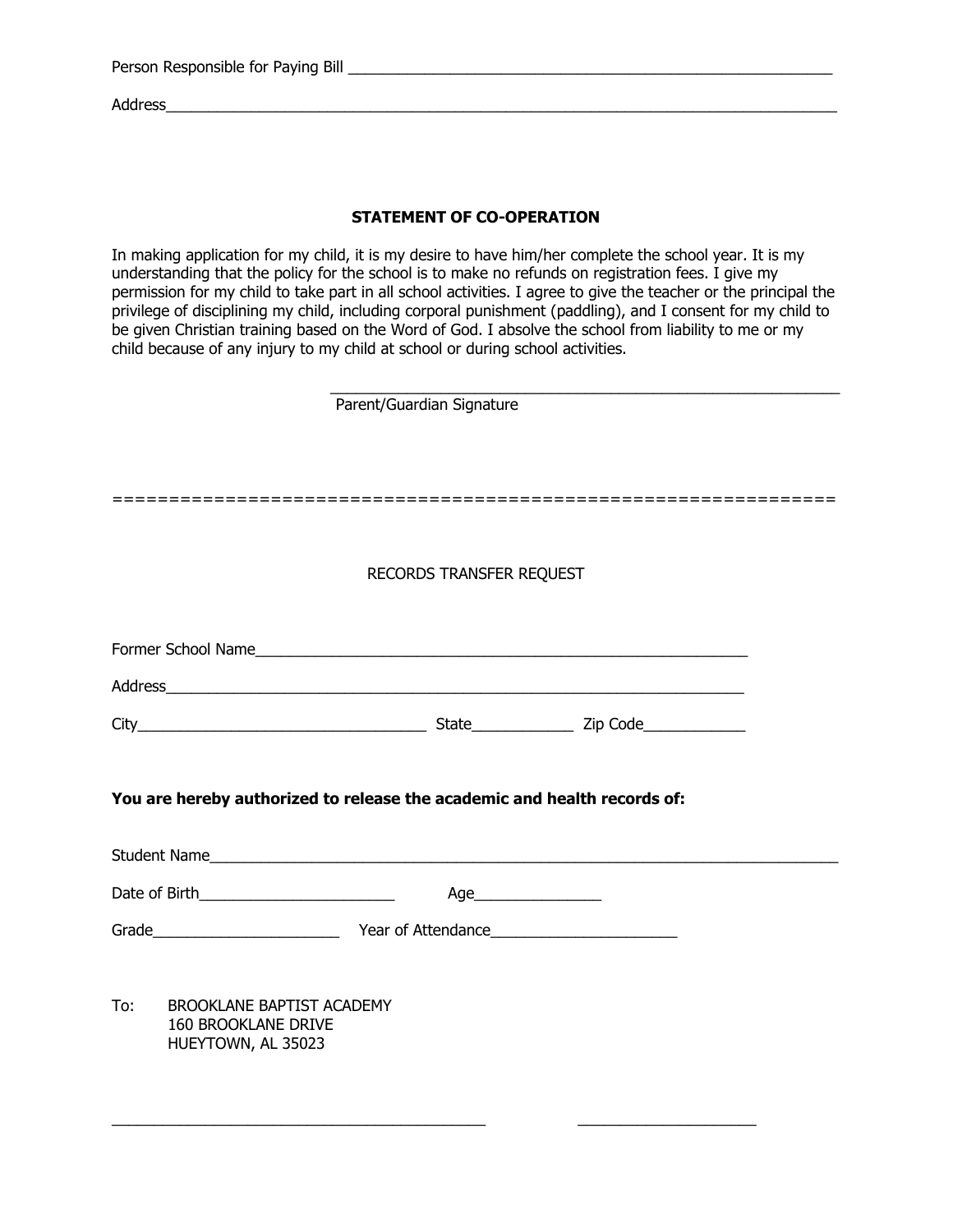## **CHURCH SCHOOL ENROLLMENT FORM l. TO BE COMPLETED BY PARENT OR GUARDIAN**

|                                              |                                                                                                                                                                                                                                                                        | <u> 1980 - Jan Stein Stein Stein Stein Stein Stein Stein Stein Stein Stein Stein Stein Stein Stein Stein Stein S</u> |  |  |
|----------------------------------------------|------------------------------------------------------------------------------------------------------------------------------------------------------------------------------------------------------------------------------------------------------------------------|----------------------------------------------------------------------------------------------------------------------|--|--|
|                                              |                                                                                                                                                                                                                                                                        |                                                                                                                      |  |  |
| <b>Home Address</b>                          |                                                                                                                                                                                                                                                                        |                                                                                                                      |  |  |
|                                              |                                                                                                                                                                                                                                                                        |                                                                                                                      |  |  |
| Date of Birth                                | <u> 1989 - Johann Barbert, mars andrew Maria al III (b. 1918)</u>                                                                                                                                                                                                      |                                                                                                                      |  |  |
| Parent/Guardian                              |                                                                                                                                                                                                                                                                        |                                                                                                                      |  |  |
| <b>Church School</b><br><b>Of Enrollment</b> | <b>Brooklane Baptist Academy School Phone 497-0967</b>                                                                                                                                                                                                                 |                                                                                                                      |  |  |
| <b>Address</b>                               | <b>160 Brooklane Drive</b>                                                                                                                                                                                                                                             |                                                                                                                      |  |  |
|                                              | <b>Hueytown, AL 35023 Example 20</b>                                                                                                                                                                                                                                   |                                                                                                                      |  |  |
|                                              |                                                                                                                                                                                                                                                                        |                                                                                                                      |  |  |
|                                              | <b>Date</b>                                                                                                                                                                                                                                                            | <b>Signature of Parent/Guardian</b>                                                                                  |  |  |
|                                              | <b>II. TO BE COMPLETED BY CHURCH SCHOOL ADMINISTRATOR</b>                                                                                                                                                                                                              |                                                                                                                      |  |  |
| <b>Church School</b><br><b>Of Enrollment</b> | <b>Brooklane Baptist Academy</b> School Phone 497-0967                                                                                                                                                                                                                 |                                                                                                                      |  |  |
| <b>Address</b>                               |                                                                                                                                                                                                                                                                        |                                                                                                                      |  |  |
|                                              | Hueytown, AL 35023 November 2014                                                                                                                                                                                                                                       |                                                                                                                      |  |  |
|                                              |                                                                                                                                                                                                                                                                        |                                                                                                                      |  |  |
| <b>Date</b>                                  |                                                                                                                                                                                                                                                                        | <b>Signature of Church School Administrator</b>                                                                      |  |  |
|                                              | III. CONSENT FOR NOTIFICATION OF STUDENT WITHDRAWAL<br>I hereby give prior consent to the Administrator of Brooklane Baptist Academy<br>(Church School) to notify the public school superintendent should the student<br>listed below cease attendance at said School. |                                                                                                                      |  |  |

**Student's Name** 

**Public School District**